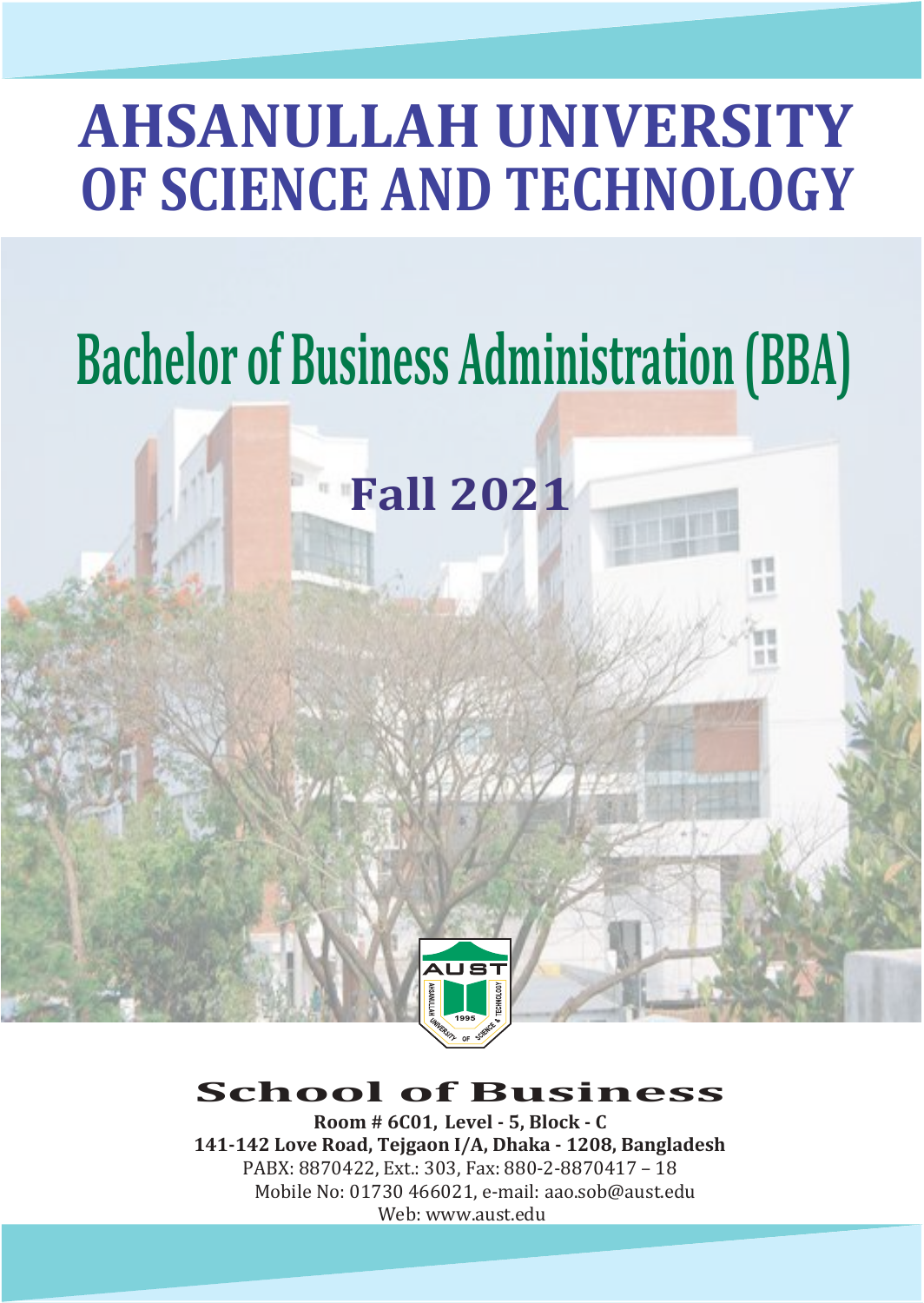#### **GOALS OF THE SCHOOL OF BUSINESS**

The globalized business world is getting extremely competitive, innovative and dynamic. The School of Business (SoB) sets its goal to make the students competent to face the challenges of business world as well as non-business organizations with state-of-art knowledge, expertise and skills in diversified areas to transform those into sustainable and winning organizations. Furthermore, it aims to prepare the students to work as effective leaders and decision makers in challenging environment in different cultural settings.

#### **OBJECTIVES OF THE BBA PROGRAM**

The primary objective of the Bachelor of Business Administration program is to prepare individuals who plan their careers to be managers or administrators in business, government, and non-government organizations. The program has been designed to help potential individuals to develop analytical skills, communication skills, leadership qualities, e-business competency, entrepreneurial ability, and decision making capabilities in both ordinary courses of business and crisis situations to make the organizations competitive and sustainable. The program will promote a student's ability to evaluate business and organizational situations and to make informed and creative judgment to formulate strategic and operational plans. The emphasis, however, is on developing capabilities for managing business organizations.

#### **ACCREDITATIONS**

Dhaka Ahsania Mission established this Private University in 1995 as per permission accorded by the Ministry of Education, People's Republic of Bangladesh and the University Grants Commission of Bangladesh. Degrees of this University are recognized by the Government of Bangladesh, the Public Service Commission, Universities and Employers of home and abroad.

#### **INTERNATIONAL RELATIONS**

A number of memorandums of understanding has been signed between this university and (i) The University of Wyoming, USA,(ii) The Drexel University, USA, iii) The Washington State University, USA, (iv) The University of Houston, USA, v) The Sejong University, Seoul, Korea, vi) The Erasmus Mundus Mobility with Asia (EMMA), vii) AIT, Thailand, viii) Aalborg University, Denmark, so that the students of this university have the opportunity for higher study or further study with transfer of credits. Similar arrangements are being made with some other reputed universities of USA, Australia, UK, and Canada.

#### **PERMANENT RECOGNITION**

Government of Bangladesh has awarded Ahsanullah University of Science and Technology (AUST) the permanent recognition since it ful�ills all the terms and conditions to run as a private university. AUST is the �irst university to get this recognition.

#### **QUALITY ASSURANCE**

Quality assurance of the School of Business involves systematic review of educational programs and processes to maintain and improve quality education under the supervision of Institutional Quality Assurance Cell(IQAC). Issues raised by the students about the evaluation of faculty members are being addressed by the School on a regular basis in order to ensure continuous improvement of teaching and learning. School of Business provides a platform to help students stay involved and motivated for endless learning.

#### **ENVIRONMENT OF THE CAMPUS**

The university is free from pollution and thus, it has a sound and congenial environment to perform academic activities. The authority of the university is much concerned for preventing sound pollution for maintaining mental health of the students.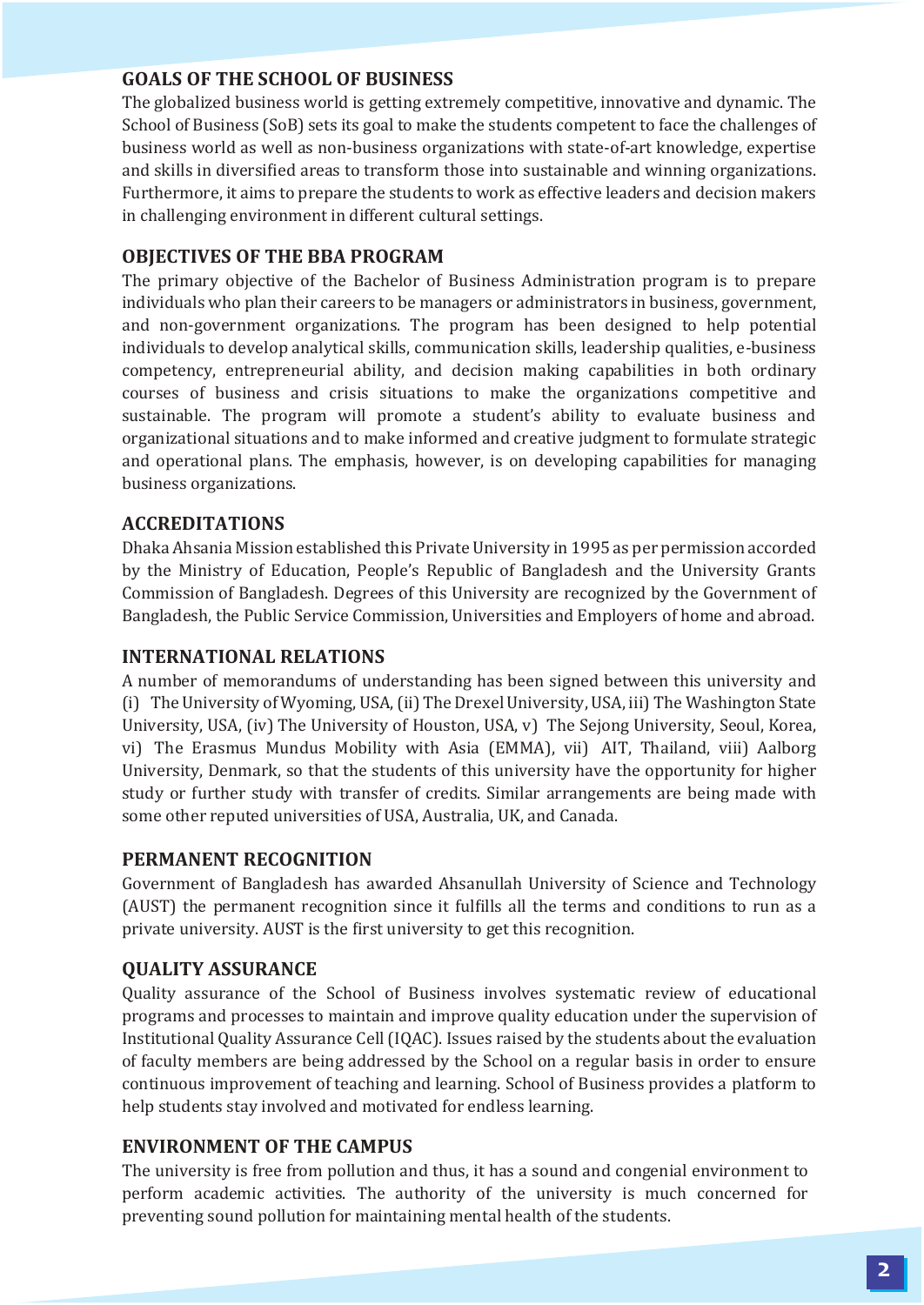#### **AUST BUSINESS SOCIETY (AUSTBS)**

AUSTBS is a platform for business students. The Business Society aims to:

- Establish positive and friendly relationships among teachers and students.
- Establish unity and friendship among students.
- Foster creativity among students.
- Strengthen the relationship between different universities and foster a sense of community.
- Arrange extra-curricular and co-curricular activities to enhance versatile competence of the students.

#### **SPECIAL FEATURES**

- 1. Experienced faculty members with strong research background with Ph.Ds from reputed international and national universities.
- 2. Rich library and computer lab with high-speed broadband internet facilities.
- 3. Internationally recognized standard courses.
- 4. Free from politics & session jam.
- 5. Permanent campus (the  $1<sup>st</sup>$  private university having permanent campus).
- 6. Air-conditioned class rooms and spacious reading room.
- 7. Highly equipped lab facilities.
- 8. Multimedia teaching facilities.
- 9. Prayer room.
- 10. Medical service with full time physician.
- 11. Wi-Fi connection for aiding education.

#### **ADMISSION REQUIREMENT**

#### **For SSC/equivalent & HSC/equivalent students:**

- SSC & HSC or equivalent from any discipline.
- Minimum total of SSC and HSC GPAs: 7.00 including additional subject with at least 2.00 at any level.
- Candidates passing SSC or O-level or equivalent examinations in 2015 and onwards, and HSC or A-level or equivalent examinations in 2019 and onwards.

#### **For GCE O & A-Level Students**

- The candidate completed minimum five subjects in O-level and two subjects in A-level.
- Minimum equivalent total of O & A-level GPAs: 7.00 with at least 3.00 at any level.
- Grade equivalence:  $A^*/A=5$ , B=4, C=3, D=2, and E=1.
- Quota for Freedom Fighters' sons/daughters and remote &underdeveloped areas is applicable for BBA Program.

#### **APPLICATION AND ADMISSION PROCEDURE**

A candidate is needed to apply in the prescribed form available at the website (https://iums.aust.edu/admission/) by paying an application fee through bKash. The �illedup application form along with all necessary documents is required to be submitted. The detailed application procedure and other information are available in the Website (http://admission.aust.edu/).

#### **FEE STRUCTURE\***

| Fees of 1 <sup>st</sup> Semester (at the Time of Admission)** | TK. 102,250.00 |                |
|---------------------------------------------------------------|----------------|----------------|
| Fees Payable in Other Semesters   (TK. 82,625 x 7 Semesters)  |                | TK. 578,375.00 |
| Total                                                         |                | TK. 680,625.00 |
|                                                               |                |                |

\* Subject to change as and when decided by the AUST authority.

\*\* If needed, an easy mode of payment can be availed.

#### **TUITION FEE WAIVER**

Students may avail 40% - 100% waiver on tuition fee based on SSC/equivalent and HSC/equivalent results at the time of admission. A student will continue to avail the waiver if she/he can earn minimum GPA 3.00 in the subsequent semester final examination(s).

| Tuition Fee Waiver | 100%     | 90%          | 80% | 70% | 60%        | 50%        | 40%        |
|--------------------|----------|--------------|-----|-----|------------|------------|------------|
| GPA in SSC & HSC   |          |              |     |     | $\geq 9.0$ | $\geq 8.5$ | $\geq 8.0$ |
|                    | (Golden) | (One Golden) |     |     |            |            |            |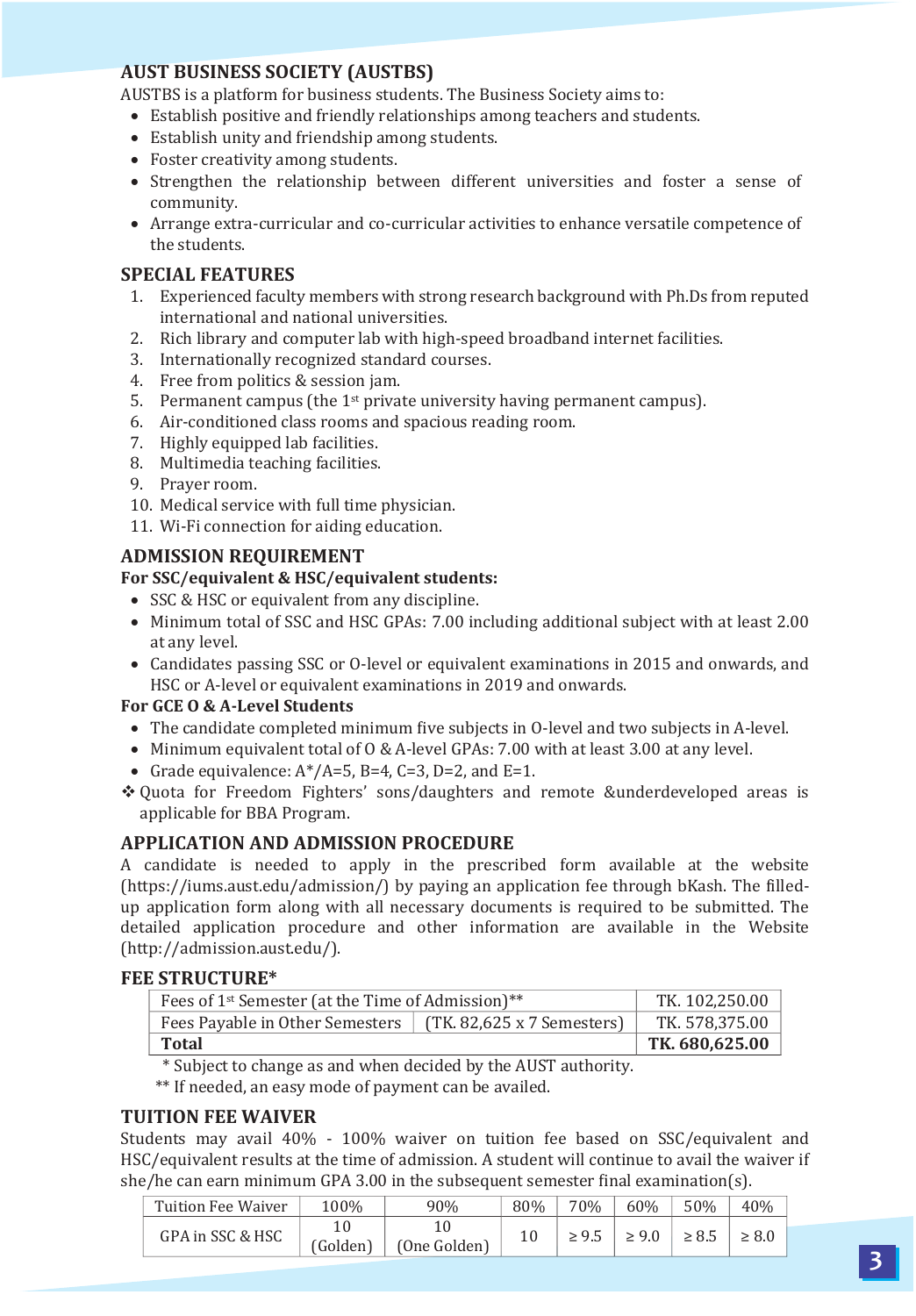#### **FEE STRUCTURE, WAIVER AND SEMESTER WISE PAYMENT Payment at the Time of Admission\***

| <b>Description</b>                 | Golden<br><b>GPA</b><br>$(SSC+HSC)$ | <b>Golden GPA</b><br>(Either in<br>SSC or HSC) | <b>GPA 10</b><br>$(SSC+HSC)$ | $GPA \geq 9.50$ | $GPA \geq 9.00$ | $GPA \geq 8.50$ | $GPA \geq 8.00$ | Full<br>payment<br>(GPA Less<br><b>Than 8.00)</b> |
|------------------------------------|-------------------------------------|------------------------------------------------|------------------------------|-----------------|-----------------|-----------------|-----------------|---------------------------------------------------|
| Remarks (Tuition Fee Waiver Award) | 100%                                | 90%                                            | 80%                          | 70%             | 60%             | 50%             | 40%             | No waiver                                         |
| Admission Fee                      | 8,750.00                            | 8,750.00                                       | 8,750.00                     | 8,750.00        | 8,750.00        | 8,750.00        | 8,750.00        | 8,750.00                                          |
| <b>Registration Fee</b>            | 19.500.00                           | 19,500.00                                      | 19.500.00                    | 19,500.00       | 19,500.00       | 19.500.00       | 19,500.00       | 19,500.00                                         |
| Establishment Fee                  | 27,300.00                           | 27,300.00                                      | 27,300.00                    | 27,300.00       | 27,300.00       | 27,300.00       | 27,300.00       | 27,300.00                                         |
| Tuition Fee                        | 0.00                                | 4,290.00                                       | 8,580.00                     | 12,870.00       | 17,160.00       | 21,450.00       | 25,740.00       | 42,900.00                                         |
| Laboratory Fee                     | 2.000.00                            | 2,000.00                                       | 2,000.00                     | 2,000.00        | 2,000.00        | 2,000.00        | 2,000.00        | 2,000.00                                          |
| Transportation Fee**               | 1.800.00                            | 1,800.00                                       | 1,800.00                     | 1,800.00        | 1,800.00        | 1,800.00        | 1,800.00        | 1,800.00                                          |
| Total                              | 59,350.00                           | 63,640.00                                      | 67,930.00                    | 72.220.00       | 76,510.00       | 80,800.00       | 85.090.00       | 102,250.00                                        |

#### **Payment for Each of the Seven Semesters\*\*\***

| <b>Description</b>                 | Golden<br><b>GPA</b><br>$(SSC+HSC)$ | <b>Golden GPA</b><br>(Either in<br>SSC or HSC) | <b>GPA 10</b><br>$(SSC+HSC)$ | $GPA \geq 9.50$ | $GPA \geq 9.00$ | $GPA \geq 8.50$ | $GPA \geq 8.00$ | Full<br>payment<br>(GPA Less<br><b>Than 8.00)</b> |
|------------------------------------|-------------------------------------|------------------------------------------------|------------------------------|-----------------|-----------------|-----------------|-----------------|---------------------------------------------------|
| Remarks (Tuition Fee Waiver Award) | 100%                                | 90%                                            | 80%                          | 70%             | 60%             | 50%             | 40%             | No waiver                                         |
| Admission Fee                      | 8.750.00                            | 8,750.00                                       | 8.750.00                     | 8,750.00        | 8.750.00        | 8.750.00        | 8,750.00        | 8,750.00                                          |
| Establishment Fee                  | 27.300.00                           | 27,300.00                                      | 27.300.00                    | 27.300.00       | 27,300.00       | 27.300.00       | 27.300.00       | 27,300.00                                         |
| Tuition Fee                        | 0.00                                | 4290.00                                        | 8580.00                      | 12870.00        | 17160.00        | 21450.00        | 25740.00        | 42,900.00                                         |
| Laboratory Fee                     | 1.875.00                            | 1,875.00                                       | 1,875.00                     | 1,875.00        | 1,875.00        | 1,875.00        | 1,875.00        | 1,875.00                                          |
| Transportation Fee**               | 1.800.00                            | 1,800.00                                       | 1,800.00                     | 1,800.00        | 1,800.00        | 1.800.00        | 1,800.00        | 1,800.00                                          |
| <b>Total</b>                       | 39.725.00                           | 44,015.00                                      | 48,305.00                    | 52.595.00       | 56,885.00       | 61,175.00       | 65.465.00       | 82,625.00                                         |

### **Total Amount for BBA Program\*\*\***

| <b>Description</b>                      | Golden<br><b>GPA</b><br>$(SSC+HSC)$ | <b>Golden GPA</b><br>(Either in<br><b>SSC or HSC)</b> | <b>GPA 10</b><br>$(SSC+HSC)$ | $GPA \geq 9.50$ | $GPA \geq 9.00$ | $GPA \geq 8.50$ | $GPA \geq 8.00$ | Full<br>payment<br><b>(GPA Less</b><br>Than 8.00) $\vert$ |
|-----------------------------------------|-------------------------------------|-------------------------------------------------------|------------------------------|-----------------|-----------------|-----------------|-----------------|-----------------------------------------------------------|
| Remarks (Tuition Fee Waiver Award)      | 100%                                | 90%                                                   | 80%                          | 70%             | 60%             | 50%             | 40%             | No waiver                                                 |
| Amount at the Time of Admission         | 59.350.00                           | 63.640.00                                             | 67.930.00                    | 72.220.00       | 76.510.00       | 80.800.00       | 85.090.00       | 102.250.00                                                |
| Amount Payable for Subsequent Semesters | 278.075.00                          | 308.105.00                                            | 338.135.00                   | 368.165.00      | 398.195.00      | 428.225.00      | 458,255.00      | 578,375.00                                                |
| Total                                   | 337.425.00                          | 371.745.00                                            | 406.065.00                   | 440.385.00      | 474.705.00      | 509.025.00      | 543.345.00      | 680.625.00                                                |

**\* The applicant, if needed, can apply for an easy mode of payment.** 

**\*\* The transportation fee is changeable overtime and to be applicable for each subsequent semester.**

\*\*\* A student will have to earn a minimum GPA of 3.00 in the final examination of each semester in order to continue availing the tuition fee waiver.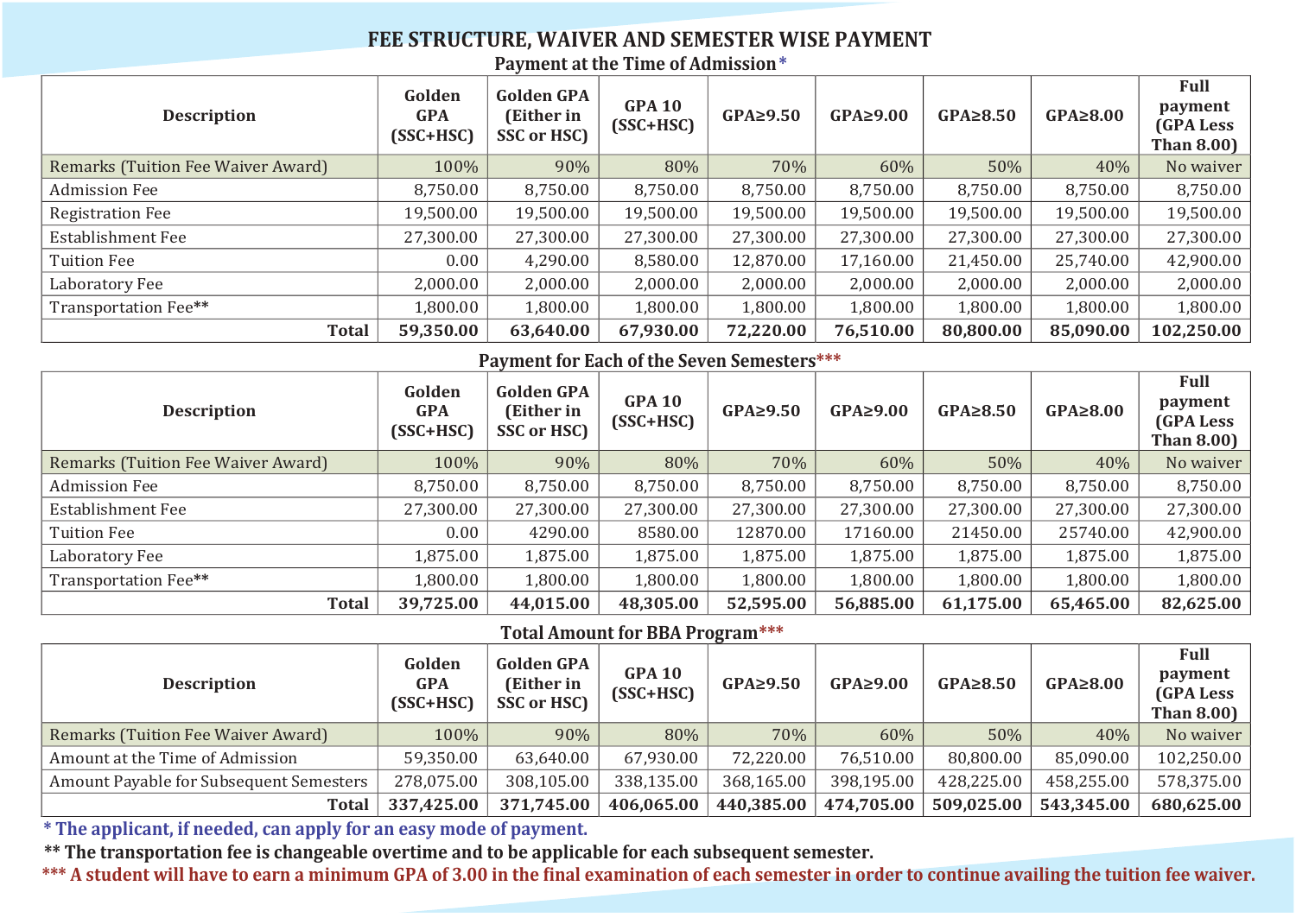#### **NUMBER OF SEMESTERS IN BBA PROGRAM**

BBA program consists of eight semesters spread over four academic years. Duration of each semester is 20 weeks, of which 13 to 15 weeks are devoted to holding classes and 5 to 6 weeks to �inal examination. 42 courses of 1.5/3/4 credit hours are offered during the program.

#### **COURSES AND CREDIT HOURS**

The 4-year BBA program consists of 42 courses of 1.5/3/4 credit hours totaling 129 credit hours. Course composition of BBA program is:

| Core Courses (38 Courses)              | 113 Credit Hours        |
|----------------------------------------|-------------------------|
| Courses for Specialization (4 Courses) | 12 Credit Hours         |
| Internship/Project                     | 04 Credit Hours         |
| Total                                  | <b>129 Credit Hours</b> |

#### **AREAS OF SPECIALIZATION**

- Marketing
- Management Information System
- Management
- Human Recourse Management
- Finance
- Accounting

#### **INTERNSHIP/PROJECT (4 Credit Hours)**

It is an interactive program between industry and educational institution to orient students about real world business environment. The program intends to integrate and synthesize the theoretical knowledge with business practices in real business settings. After completing all the required courses of the program, students have to undertake an Internship / Project for eight to twelve weeks.

| <b>Numerical Grade</b>     | <b>Letter Grade</b> | <b>Grade Point</b> |
|----------------------------|---------------------|--------------------|
| 80% or above               | $A+$                | 4.00               |
| 75% to less than 80%       | А                   | 3.75               |
| 70% to less than 75%       | $A -$               | 3.50               |
| $65\%$ to less than $70\%$ | $B+$                | 3.25               |
| $60\%$ to less than $65\%$ | B                   | 3.00               |
| 55% to less than 60%       | $B -$               | 2.75               |
| 50% to less than 55%       | $C+$                | 2.50               |
| 45% to less than 50%       | C                   | 2.25               |
| $40\%$ to less than $45\%$ | D                   | 2.00               |
| Less than 40%              | F                   | 0.00               |

#### **LETTER GRADES AND THE CORRESPONDING GRADE-POINTS**

#### **AWARD OF DEGREE**

The University will con�irm awarding Bachelor of Business Administration (BBA) degree upon the recommendation of the School of Business to the students completed the required courses with a minimum CGPA of 2.20 within 7 years.

#### **CO-CURRICULAR ACTIVITIES**

Besides performing academic work, students of the School of Business take part in several cocurricular activities like presentation competition; quiz competition, business plan presentation with innovative ideas, wall magazines, photography and art exhibitions, debate competitions, case presentations, seminars, discussion sessions, and workshops.

#### **EXTRA–CURRICULAR ACTIVITIES**

Under the umbrella of AUST Business Society, students of the School of Business organize annual picnic, study tour, indoor/outdoor games, and other different programs that may uphold interpersonal relationships among participating students.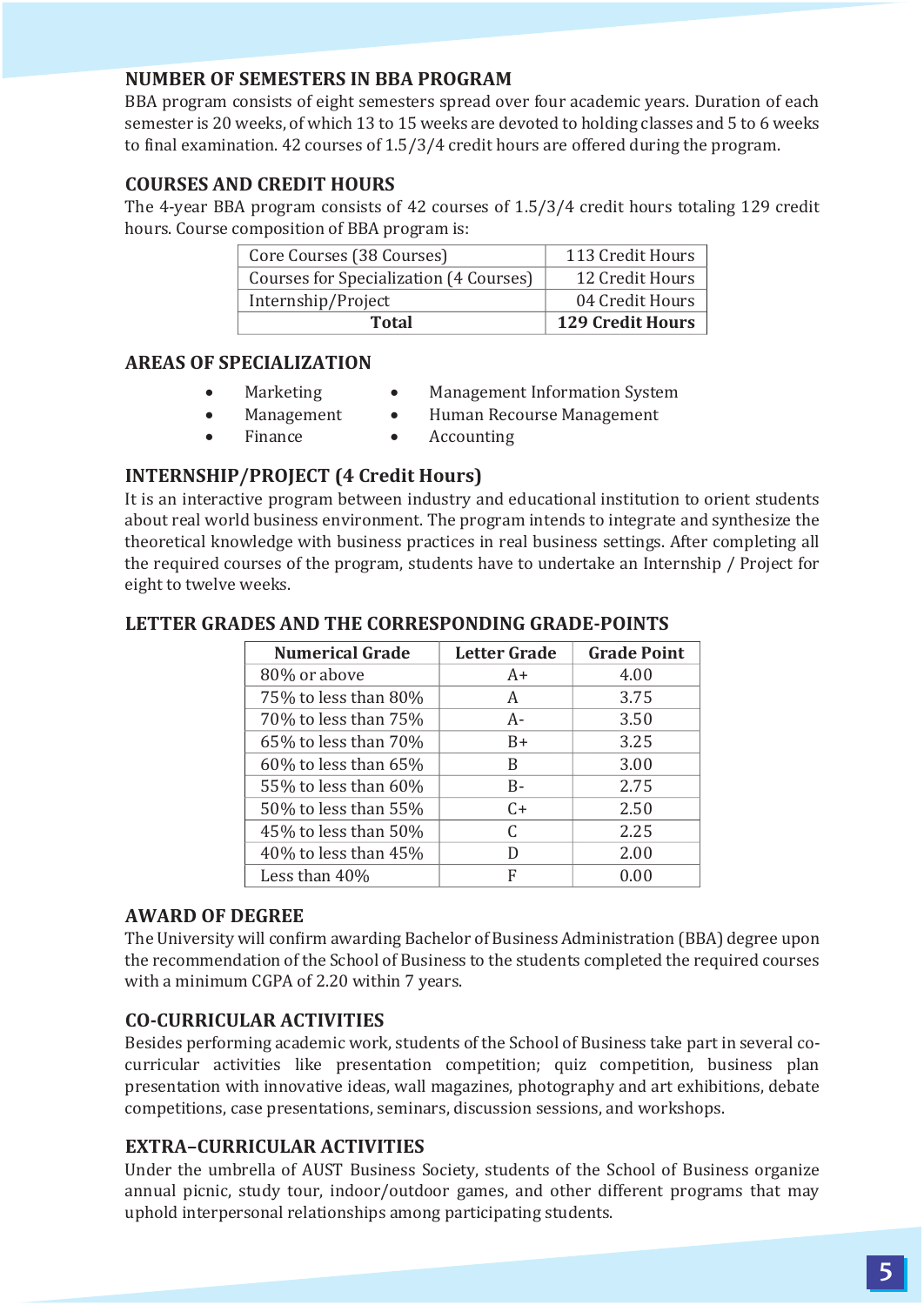## **COURSES and CREDIT HOURS**

|               | <b>First Semester (16 Credit Hours)</b>           |                        | Second Semester (15 Credit Hours) |                                         |            |
|---------------|---------------------------------------------------|------------------------|-----------------------------------|-----------------------------------------|------------|
| Course<br>No. | <b>Title of the Courses</b>                       | Credit<br><b>Hours</b> | Course<br>No.                     | <b>Title of the Courses</b>             | Cre<br>Hot |
|               | <b>BBA 111 Introduction to Business</b>           | 3                      |                                   | <b>BBA 121 Principles of Management</b> | -3         |
|               | BBA 112 Principles of Accounting                  | 3                      |                                   | BBA 122 Basic Statistics                | 3          |
|               | BBA 113 Fundamentals of Mathematics               | 3                      |                                   | BBA 123 Microeconomics                  | 3          |
|               | BBA 114 English Fundamentals                      | 4                      |                                   | <b>BBA 124 Principles of Marketing</b>  | 3          |
|               | BBA 115 Introduction to Sociology &<br>Psychology | 3                      |                                   | <b>BBA 125 Principles of Finance</b>    | 3          |

# **First Year**

|     | First Semester (16 Credit Hours) |              | Second Semester (15 Credit Hours) |                                      |              |  |  |
|-----|----------------------------------|--------------|-----------------------------------|--------------------------------------|--------------|--|--|
| :se | <b>Title of the Courses</b>      | Credit       | Course                            | <b>Title of the Courses</b>          | Credit       |  |  |
| ı.  |                                  | <b>Hours</b> | No.                               |                                      | <b>Hours</b> |  |  |
|     | 111 Introduction to Business     | 3            |                                   | BBA 121 Principles of Management     |              |  |  |
|     | 12 Principles of Accounting      | 3            |                                   | <b>BBA 122 Basic Statistics</b>      |              |  |  |
|     | [13] Fundamentals of Mathematics | 3            |                                   | BBA 123 Microeconomics               |              |  |  |
|     | 114 English Fundamentals         |              |                                   | BBA 124 Principles of Marketing      |              |  |  |
|     | 15 Introduction to Sociology &   | 3            |                                   | <b>BBA 125 Principles of Finance</b> |              |  |  |
|     |                                  |              |                                   |                                      |              |  |  |

# **Second Year**

|        | First Semester (16.5 Credit Hours)                    |     |        | Second Semester (15 Credit Hours) |     |
|--------|-------------------------------------------------------|-----|--------|-----------------------------------|-----|
| Course | Credit<br><b>Title of the Courses</b><br><b>Hours</b> |     | Course | <b>Title of the Courses</b>       | Cre |
| No.    |                                                       |     | No.    |                                   | Hot |
|        | BBA 211 Advanced Accounting                           | 3   |        | BBA 221   Marketing Management    | 3   |
|        | <b>BBA 212 Business Communication</b>                 | 3   |        | BBA 222 Quantitative Tools and    | 3   |
|        | <b>BBA 213 Business Mathematics</b>                   | 3   |        | <b>Techniques for Business</b>    |     |
|        | BBA 214 Macroeconomics                                | 3   |        | Decisions                         |     |
|        | BBA 215 Introduction to Computer in                   | 3   |        | BBA 223   Financial Management    | 3   |
|        | Business (Theory)                                     |     |        | BBA 224 Insurance and Risk        | 3   |
|        | BBA 216 Introduction to Computer in                   | 1.5 |        | Management                        |     |
|        | Business (Practical)                                  |     |        | BBA 225 Legal Aspects of Business | 3   |

|     | First Semester (16.5 Credit Hours) |              | Second Semester (15 Credit Hours) |                                          |              |  |  |
|-----|------------------------------------|--------------|-----------------------------------|------------------------------------------|--------------|--|--|
| rse | <b>Title of the Courses</b>        | Credit       | Course                            | <b>Title of the Courses</b>              | Credit       |  |  |
| 0.  |                                    | <b>Hours</b> | No.                               |                                          | <b>Hours</b> |  |  |
|     | 211 Advanced Accounting            | 3            |                                   | BBA 221   Marketing Management           |              |  |  |
|     | 212 Business Communication         | 3            |                                   | BBA 222 Quantitative Tools and           | 3            |  |  |
|     | 213 Business Mathematics           | 3            |                                   | <b>Techniques for Business</b>           |              |  |  |
|     | 214 Macroeconomics                 | 3            |                                   | Decisions                                |              |  |  |
|     | 215 Introduction to Computer in    | 3            |                                   | <b>BBA 223 Financial Management</b>      | 3            |  |  |
|     | Business (Theory)                  |              |                                   | BBA 224 Insurance and Risk               | ζ            |  |  |
|     | 216 Introduction to Computer in    | 1.5          |                                   | Management                               |              |  |  |
|     | Business (Practical)               |              |                                   | <b>BBA 225 Legal Aspects of Business</b> | ς            |  |  |

# **Third Year**

|        | <b>First Semester (16 Credit Hours)</b> |              | Second Semester (16.5 Credit Hours) |                                                 |               |
|--------|-----------------------------------------|--------------|-------------------------------------|-------------------------------------------------|---------------|
| Course | <b>Title of the Courses</b>             | Credit       | Course                              | <b>Title of the Courses</b>                     | Cre           |
| No.    |                                         | <b>Hours</b> | No.                                 |                                                 | Hot           |
|        | BBA 311 Cost & Management Accounting    | 4            |                                     | BBA 321 Taxation                                | 3             |
|        | BBA 312 Organizational Behaviour        | 3            |                                     | BBA 322 Fundamentals of Human                   | 3             |
|        | <b>BBA 313 Operations Management</b>    | 3            |                                     | <b>Resource Management</b>                      |               |
|        | BBA 314 Economic Profile of             | 3            |                                     | BBA 323 Consumer Behavior                       | 3             |
|        | Bangladesh                              |              |                                     | BBA 324 Fundamentals of Management              | $\mathcal{R}$ |
|        | BBA 315 Money and Banking               | 3            |                                     | Information System (Theory)                     |               |
|        |                                         |              |                                     | <b>BBI 005 Future in the Books of the State</b> | $\sim$        |

|           | First Semester (16 Credit Hours) |                        | Second Semester (16.5 Credit Hours) |                                                                     |                        |  |
|-----------|----------------------------------|------------------------|-------------------------------------|---------------------------------------------------------------------|------------------------|--|
| se.<br>ı. | <b>Title of the Courses</b>      | Credit<br><b>Hours</b> | Course<br>No.                       | <b>Title of the Courses</b>                                         | Credit<br><b>Hours</b> |  |
| 311       | Cost & Management Accounting     | 4                      | BBA 321 Taxation                    |                                                                     | 3                      |  |
|           | 312 Organizational Behaviour     | 3                      |                                     | BBA 322 Fundamentals of Human                                       | 3                      |  |
| 313 I     | <b>Operations Management</b>     | 3                      |                                     | Resource Management                                                 |                        |  |
|           | 314  Economic Profile of         | 3                      |                                     | BBA 323 Consumer Behavior                                           | 3                      |  |
|           | Bangladesh                       |                        |                                     | BBA 324 Fundamentals of Management                                  | 3                      |  |
|           | 315 Money and Banking            | 3                      |                                     | Information System (Theory)                                         |                        |  |
|           |                                  |                        |                                     | BBA 325 Entrepreneurship Development<br>& Small Business Management | 3                      |  |
|           |                                  |                        |                                     | BBA 326 Fundamentals of Management                                  | 1.5                    |  |
|           |                                  |                        |                                     | <b>Information System</b>                                           |                        |  |
|           |                                  |                        |                                     | (Practical)                                                         |                        |  |

# **Fourth Year**

|                                       | <b>First Semester (15 Credit Hours)</b> | Second Semester (15 Credit Hours) |        |                                 |              |
|---------------------------------------|-----------------------------------------|-----------------------------------|--------|---------------------------------|--------------|
| <b>Title of the Courses</b><br>Course |                                         | Credit                            | Course | <b>Title of the Courses</b>     | Credit       |
| No.                                   |                                         | <b>Hours</b>                      | No.    |                                 | <b>Hours</b> |
|                                       | BBA 411 Supply Chain Management         | 3                                 |        | BBA 421 Strategic Management    |              |
|                                       | <b>BBA 412 Project Management</b>       | 3                                 |        | BBA 422 Research Methodology in | ς            |
|                                       | BBA 413 Export-Import Management        | 3                                 |        | <b>Business</b>                 |              |
|                                       | Optional course for Major               | 3                                 |        | BBA 423 E-Business              |              |
|                                       | Optional course for Major               | 3                                 |        | Optional course for Major       | 3            |
|                                       |                                         |                                   |        | Optional course for Major       | 3            |

BBA 599: Internship/Project = 4 Credit Hours Total Credit Hours =129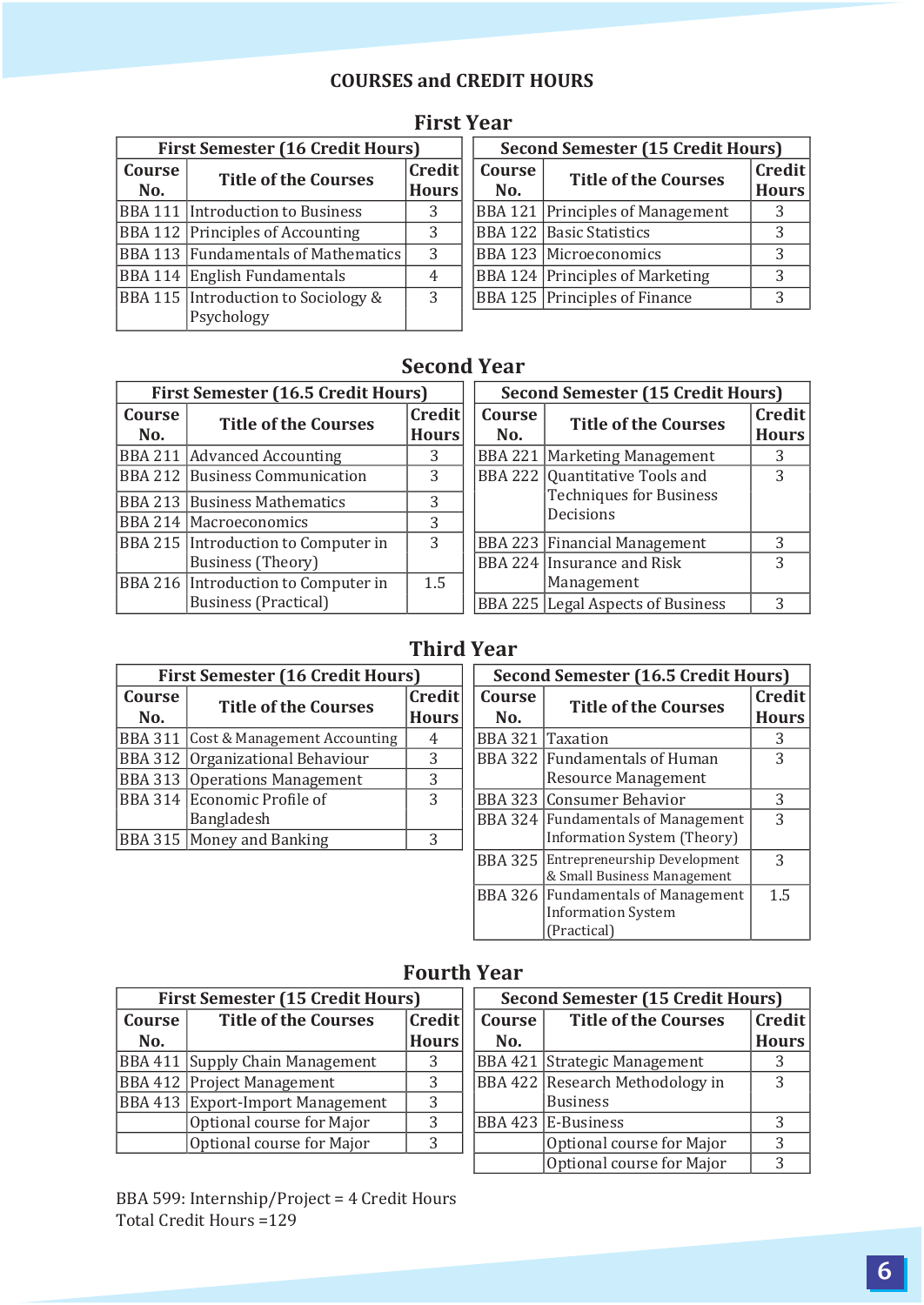## **OPTIONAL COURSES FOR SPECIALIZATION (MAJOR)**

A student will have to select a major (Specialization) in Fourth Year First Semester out of six major areas of specialization. He/she has to continue the same specialization in Fourth Year Second Semester. From the three specialization courses two will be offered in each semester.

| Course<br>No.                                        | <b>Title of the Courses</b>                         | Credit<br><b>Hours</b> |  | Course<br>No. | <b>Title of the Courses</b>                             | Credit<br><b>Hours</b> |
|------------------------------------------------------|-----------------------------------------------------|------------------------|--|---------------|---------------------------------------------------------|------------------------|
|                                                      | <b>Fourth Year First Semester (any two courses)</b> |                        |  |               | <b>Fourth Year First Semester (any two courses)</b>     |                        |
|                                                      | <b>BBA 511 Brand Management</b>                     | 3                      |  |               | BBA 521 Material Management &<br><b>Quality Control</b> | 3                      |
|                                                      | BBA 512   Marketing Research                        | 3                      |  |               | BBA 522 Comparative Management                          | 3                      |
|                                                      | BBA 513 Competitive Marketing                       | 3                      |  |               | BBA 523   Management Thought                            | 3                      |
| <b>Fourth Year Second Semester (any two courses)</b> |                                                     |                        |  |               | Fourth Year Second Semester (any two courses)           |                        |
|                                                      | <b>BBA 514 Tourism Marketing</b>                    | 3                      |  |               | <b>BBA 524 International Business</b>                   |                        |
|                                                      | BBA 515   Retail Management                         | 3                      |  |               | BBA 525 Career Planning and<br>Development              | 3                      |
|                                                      | <b>BBA 516 International Marketing</b>              | 3                      |  |               | <b>BBA 526 Industrial Relations</b>                     | 3                      |

### **Marketing Management**

| Course<br>No.                                       | <b>Title of the Courses</b>                          |   |  |  |  |  |
|-----------------------------------------------------|------------------------------------------------------|---|--|--|--|--|
| <b>Fourth Year First Semester (any two courses)</b> |                                                      |   |  |  |  |  |
|                                                     | BBA 521   Material Management &                      | 3 |  |  |  |  |
|                                                     | <b>Quality Control</b>                               |   |  |  |  |  |
|                                                     | <b>BBA 522 Comparative Management</b>                | 3 |  |  |  |  |
|                                                     | BBA 523 Management Thought                           | 3 |  |  |  |  |
|                                                     | <b>Fourth Year Second Semester (any two courses)</b> |   |  |  |  |  |
|                                                     | <b>BBA 524 International Business</b>                | 3 |  |  |  |  |
|                                                     | BBA 525 Career Planning and                          | 3 |  |  |  |  |
|                                                     | Development                                          |   |  |  |  |  |
|                                                     | <b>BBA 526 Industrial Relations</b>                  | 3 |  |  |  |  |

| Course<br>No.                                        | <b>Title of the Courses</b>                        | Credit<br><b>Hours</b> | Course<br>No. | <b>Title of the Courses</b>                                   | Credit<br>Hours |
|------------------------------------------------------|----------------------------------------------------|------------------------|---------------|---------------------------------------------------------------|-----------------|
| <b>Fourth Year First Semester (any two courses)</b>  |                                                    |                        |               | <b>Fourth Year First Semester (any two courses)</b>           |                 |
|                                                      | <b>BBA 531 Investment and Security</b><br>Analysis | 3                      |               | BBA 541 Introduction to Information<br>and Network Technology | 3               |
|                                                      |                                                    |                        |               |                                                               |                 |
|                                                      | BBA 532 Commercial Bank                            | 3                      |               | BBA 542 Computer Programming for                              | 3               |
|                                                      | Management                                         |                        |               | <b>Business</b>                                               |                 |
|                                                      | BBA 533  Financial Markets and                     | 3                      |               | <b>BBA 543 Information Security</b>                           | 3               |
|                                                      | Institutions                                       |                        |               | <b>Management Systems</b>                                     |                 |
| <b>Fourth Year Second Semester (any two courses)</b> |                                                    |                        |               | <b>Fourth Year Second Semester (any two courses)</b>          |                 |
|                                                      | BBA 534 Financial Analysis and Control             | 3                      |               | BBA 544   Decision Support System                             | 3               |
|                                                      | BBA 535 Financial Planning                         | 3                      |               | BBA 545   Managing Information                                | 3               |
|                                                      |                                                    |                        |               | Resources                                                     |                 |
|                                                      | BBA 536 Corporate Finance                          | 3                      |               | BBA 546 Database Management                                   | 3               |
|                                                      |                                                    |                        |               | System                                                        |                 |
|                                                      |                                                    |                        |               |                                                               |                 |

#### **Finance Management Information System (MIS)**

| edit<br>urs             | Course<br>No. | <b>Title of the Courses</b>                                      | Credit<br><b>Hours</b> |
|-------------------------|---------------|------------------------------------------------------------------|------------------------|
| :s)                     |               | <b>Fourth Year First Semester (any two courses)</b>              |                        |
| 3                       |               | BBA 541 Introduction to Information<br>and Network Technology    | 3                      |
| 3                       |               | BBA 542 Computer Programming for<br><b>Business</b>              | 3                      |
| 3                       |               | <b>BBA 543 Information Security</b><br><b>Management Systems</b> | 3                      |
| ses)                    |               | <b>Fourth Year Second Semester (any two courses)</b>             |                        |
| 3                       |               | <b>BBA 544   Decision Support System</b>                         | 3                      |
| $\overline{\mathbf{3}}$ |               | BBA 545   Managing Information<br>Resources                      | 3                      |
| 3                       |               | BBA 546 Database Management<br>System                            | 3                      |

### **Human Resource Management Accounting**

|               | ິ                                                    |                        |               | ິ                                                    |                 |
|---------------|------------------------------------------------------|------------------------|---------------|------------------------------------------------------|-----------------|
| Course<br>No. | <b>Title of the Courses</b>                          | Credit<br><b>Hours</b> | Course<br>No. | <b>Title of the Courses</b>                          | Credit<br>Hours |
|               | <b>Fourth Year First Semester (any two courses)</b>  |                        |               | <b>Fourth Year First Semester (any two courses)</b>  |                 |
|               | BBA 525 Career Planning and                          | 3                      |               | BBA 581 Accounting Theory                            |                 |
|               | Development                                          |                        |               |                                                      |                 |
|               | BBA 526 Industrial Relations                         | 3                      |               | BBA 582 Auditing                                     | 3               |
|               | BBA 551 Organizational Development                   | 3                      |               | BBA 583 Advanced Financial                           | 3               |
|               |                                                      |                        |               | Accounting                                           |                 |
|               | <b>Fourth Year Second Semester (any two courses)</b> |                        |               | <b>Fourth Year Second Semester (any two courses)</b> |                 |
|               | BBA 552 International Human                          | 3                      |               | BBA 584 Advanced Cost Accounting                     | 3               |
|               | <b>Resource Management</b>                           |                        |               |                                                      |                 |
|               | BBA 554   Managerial Skills                          | 3                      |               | BBA 585 Accounting Information                       | 3               |
|               | Development                                          |                        |               | Systems                                              |                 |
|               | BBA 556 Human Resource Information                   | 3                      |               | BBA 586   Managerial Accounting                      | 3               |
|               | Systems                                              |                        |               |                                                      |                 |
|               |                                                      |                        |               |                                                      |                 |

| edit<br>urs             | Course<br>No. | <b>Title of the Courses</b>                          | Credit<br><b>Hours</b> |
|-------------------------|---------------|------------------------------------------------------|------------------------|
| :s)                     |               | <b>Fourth Year First Semester (any two courses)</b>  |                        |
| $\overline{\mathbf{3}}$ |               | BBA 581 Accounting Theory                            |                        |
| $\frac{3}{3}$           |               | BBA 582 Auditing                                     | 3                      |
|                         |               | BBA 583 Advanced Financial                           | 3                      |
|                         |               | Accounting                                           |                        |
| ses)                    |               | <b>Fourth Year Second Semester (any two courses)</b> |                        |
| 3                       |               | BBA 584 Advanced Cost Accounting                     | 3                      |
| $\overline{3}$          |               | BBA 585   Accounting Information<br>Systems          | 3                      |
| 3                       |               | BBA 586   Managerial Accounting                      | 3                      |